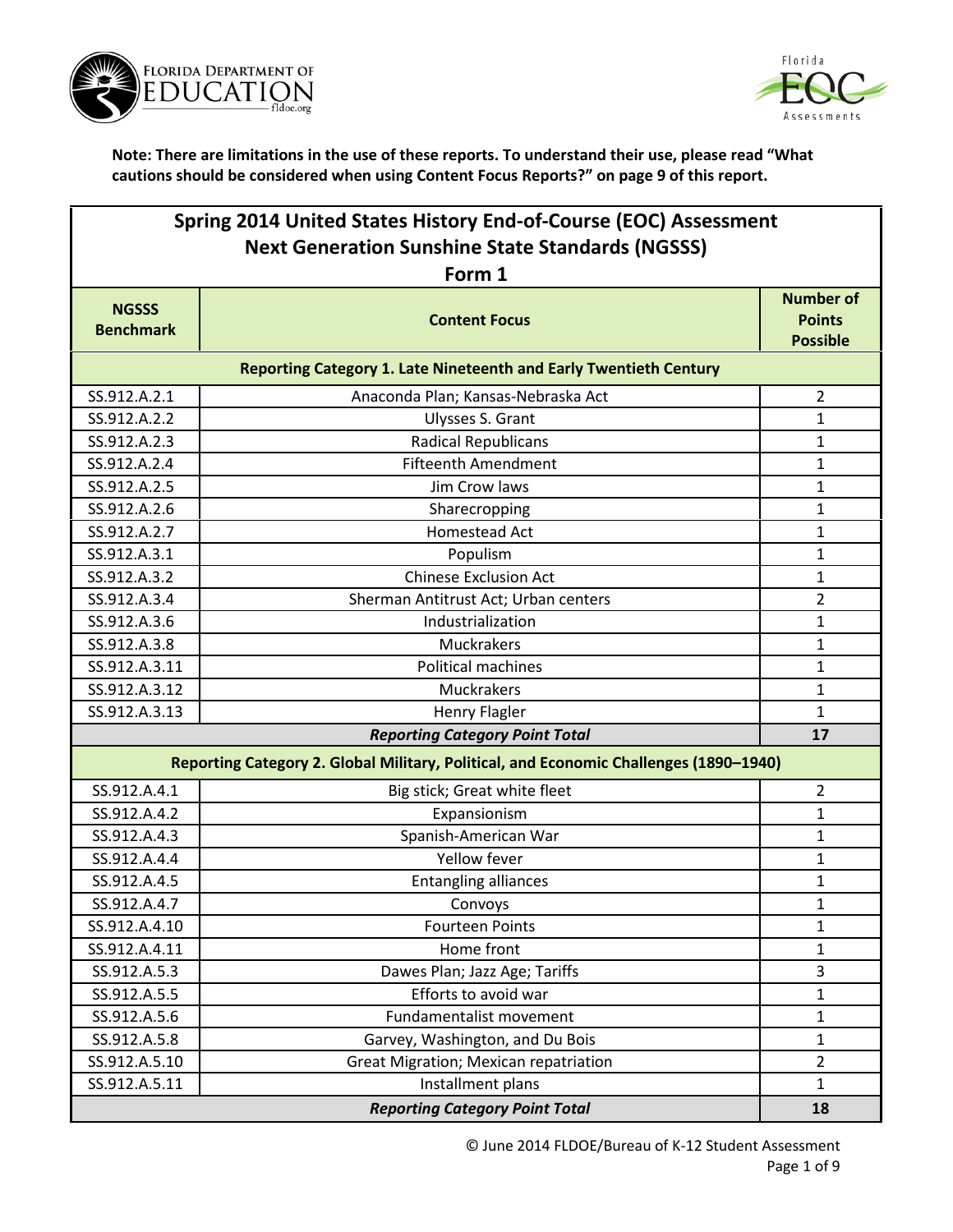



# **Spring 2014 U.S. History End-of-Course (EOC) Assessment Next Generation Sunshine State Standards (NGSSS) Form 1, continued**

| Reporting Category 3. The United States and the Defense of the International Peace (1940-2010) |                                       |    |
|------------------------------------------------------------------------------------------------|---------------------------------------|----|
| SS.912.A.6.1                                                                                   | Atomic weapons                        | 1  |
| SS.912.A.6.2                                                                                   | Lend-Lease Act                        | 2  |
| SS.912.A.6.3                                                                                   | Holocaust                             | 1  |
| SS.912.A.6.8                                                                                   | Loyalty review program                |    |
| SS.912.A.6.10                                                                                  | Cold war                              |    |
| SS.912.A.6.11                                                                                  | Arms race                             | 1  |
| SS.912.A.6.12                                                                                  | Korean War                            | 1  |
| SS.912.A.6.13                                                                                  | <b>Cuban Missile Crisis</b>           | 1  |
| SS.912.A.7.1                                                                                   | G.I. Bill of Rights                   |    |
| SS.912.A.7.4                                                                                   | Vietnamization                        |    |
| SS.912.A.7.6                                                                                   | Little Rock Nine                      | 1  |
| SS.912.A.7.8                                                                                   | <b>Education reform</b>               |    |
| SS.912.A.7.10                                                                                  | Vietnam War, Watergate                |    |
| SS.912.A.7.11                                                                                  | Glasnost                              |    |
| SS.912.A.7.12                                                                                  | Migration                             |    |
| SS.912.A.7.14                                                                                  | Globalization                         |    |
|                                                                                                | <b>Reporting Category Point Total</b> | 17 |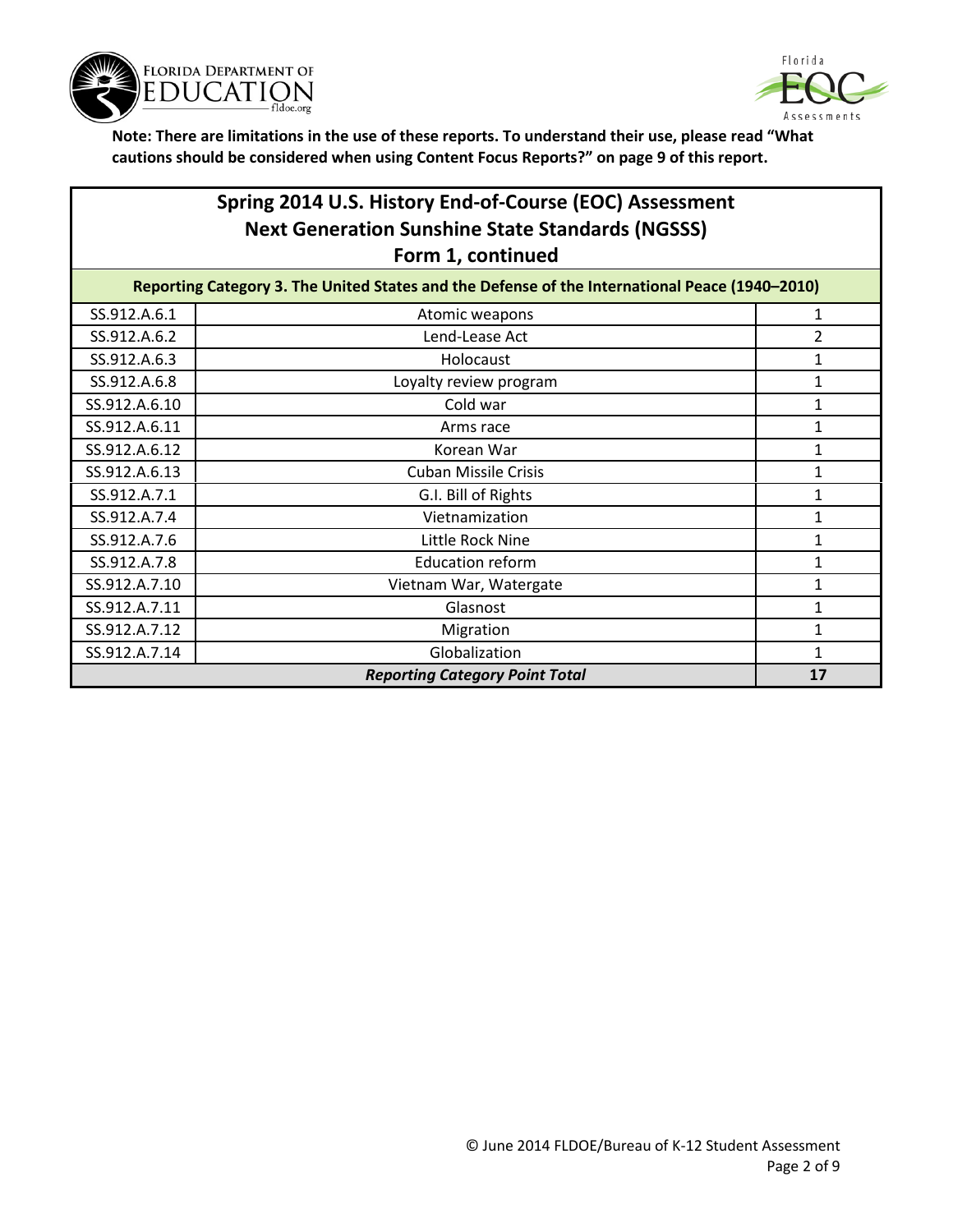



|                  | Spring 2014 U.S. History End-of-Course (EOC) Assessment                               |                        |
|------------------|---------------------------------------------------------------------------------------|------------------------|
|                  | <b>Next Generation Sunshine State Standards (NGSSS)</b><br>Form 2                     |                        |
| <b>NGSSS</b>     |                                                                                       | <b>Number of</b>       |
| <b>Benchmark</b> | <b>Content Focus</b>                                                                  | <b>Points Possible</b> |
|                  | <b>Reporting Category 1. Late Nineteenth and Early Twentieth Century</b>              |                        |
| SS.912.A.2.1     | Anaconda Plan; Emancipation Proclamation                                              | $\overline{2}$         |
| SS.912.A.2.2     | Carpetbaggers                                                                         | 1                      |
| SS.912.A.2.3     | <b>Radical Republicans</b>                                                            | 1                      |
| SS.912.A.2.4     | <b>Fifteenth Amendment</b>                                                            | 1                      |
| SS.912.A.2.5     | Jim Crow laws                                                                         | 1                      |
| SS.912.A.2.6     | Sharecropping                                                                         | 1                      |
| SS.912.A.2.7     | <b>Homestead Act</b>                                                                  | 1                      |
| SS.912.A.3.1     | Populism                                                                              | 1                      |
| SS.912.A.3.2     | Chinese Exclusion Act; Vertical integration                                           | 2                      |
| SS.912.A.3.4     | Sherman Antitrust Act                                                                 | 1                      |
| SS.912.A.3.5     | Inventors                                                                             | 1                      |
| SS.912.A.3.7     | Gentlemen's Agreement, Chinese Exclusion Act                                          | 1                      |
| SS.912.A.3.8     | Muckrakers                                                                            | 1                      |
| SS.912.A.3.10    | Social Darwinism                                                                      | 1                      |
| SS.912.A.3.12    | Muckrakers                                                                            | 1                      |
|                  | <b>Reporting Category Point Total</b>                                                 | 17                     |
|                  | Reporting Category 2. Global Military, Political, and Economic Challenges (1890-1940) |                        |
| SS.912.A.4.1     | Great white fleet                                                                     | 1                      |
| SS.912.A.4.2     | Expansionism                                                                          | 1                      |
| SS.912.A.4.3     | Spanish-American War                                                                  | 1                      |
| SS.912.A.4.5     | <b>Entangling alliances</b>                                                           | 1                      |
| SS.912.A.4.6     | Home front; War bonds                                                                 | $\overline{2}$         |
| SS.912.A.4.7     | Convoys                                                                               | 1                      |
| SS.912.A.4.11    | Home front                                                                            | 2                      |
| SS.912.A.5.2     | Red scare                                                                             | $\mathbf 1$            |
| SS.912.A.5.3     | Jazz Age                                                                              | 1                      |
| SS.912.A.5.4     | Economic boom                                                                         | $\mathbf{1}$           |
| SS.912.A.5.5     | Efforts to avoid war; Neutrality acts                                                 | $\overline{2}$         |
| SS.912.A.5.6     | Fundamentalist movement                                                               | 1                      |
| SS.912.A.5.9     | Ku Klux Klan                                                                          | $\mathbf{1}$           |
| SS.912.A.5.10    | <b>Great Migration</b>                                                                | 1                      |
| SS.912.A.5.11    | Installment plans                                                                     | $\mathbf{1}$           |
|                  | <b>Reporting Category Point Total</b>                                                 | 18                     |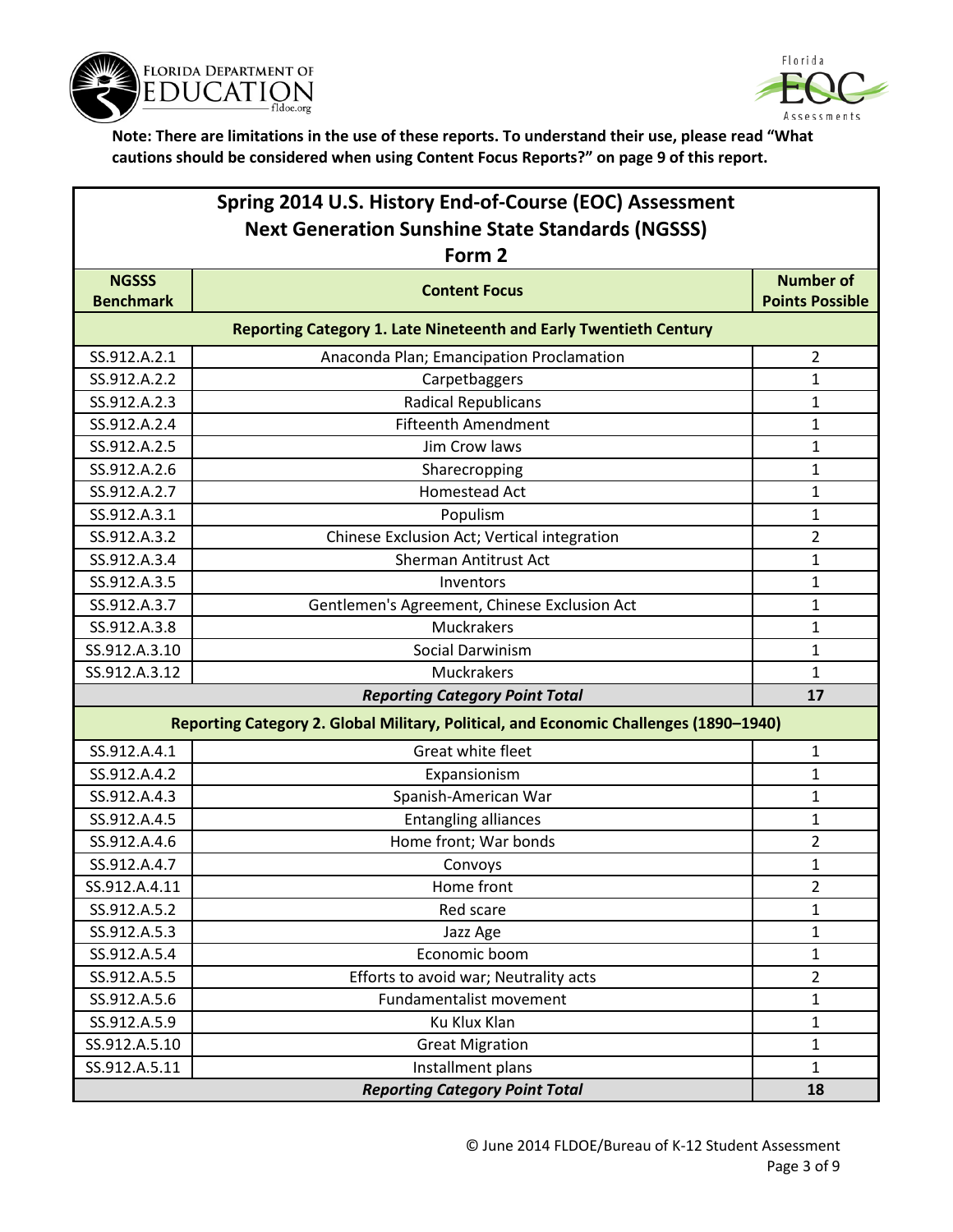



### **Spring 2014 U.S. History End-of-Course (EOC) Assessment Next Generation Sunshine State Standards (NGSSS) Form 2, continued**

| Reporting Category 3. The United States and the Defense of the International Peace (1940-2010) |                              |  |
|------------------------------------------------------------------------------------------------|------------------------------|--|
| SS.912.A.6.1                                                                                   | Atomic weapons               |  |
| SS.912.A.6.2                                                                                   | Lend-Lease Act               |  |
| SS.912.A.6.3                                                                                   | Holocaust                    |  |
| SS.912.A.6.4                                                                                   | Japanese-American internment |  |
| SS.912.A.6.7                                                                                   | <b>Nuremberg Trials</b>      |  |
| SS.912.A.6.8                                                                                   | Loyalty review program       |  |
| SS.912.A.6.10                                                                                  | Cold war                     |  |
| SS.912.A.6.12                                                                                  | Korean War                   |  |
| SS.912.A.6.13                                                                                  | <b>Cuban Missile Crisis</b>  |  |
| SS.912.A.7.1                                                                                   | G.I. Bill of Rights          |  |
| SS.912.A.7.4                                                                                   | Vietnamization               |  |
| SS.912.A.7.6                                                                                   | Little Rock Nine             |  |
| SS.912.A.7.8                                                                                   | <b>Education reform</b>      |  |
| SS.912.A.7.9                                                                                   | Social movements             |  |
| SS.912.A.7.10                                                                                  | Vietnam War, Watergate       |  |
| SS.912.A.7.11                                                                                  | Glasnost                     |  |
| SS.912.A.7.12                                                                                  | Migration                    |  |
| <b>Reporting Category Point Total</b><br>17                                                    |                              |  |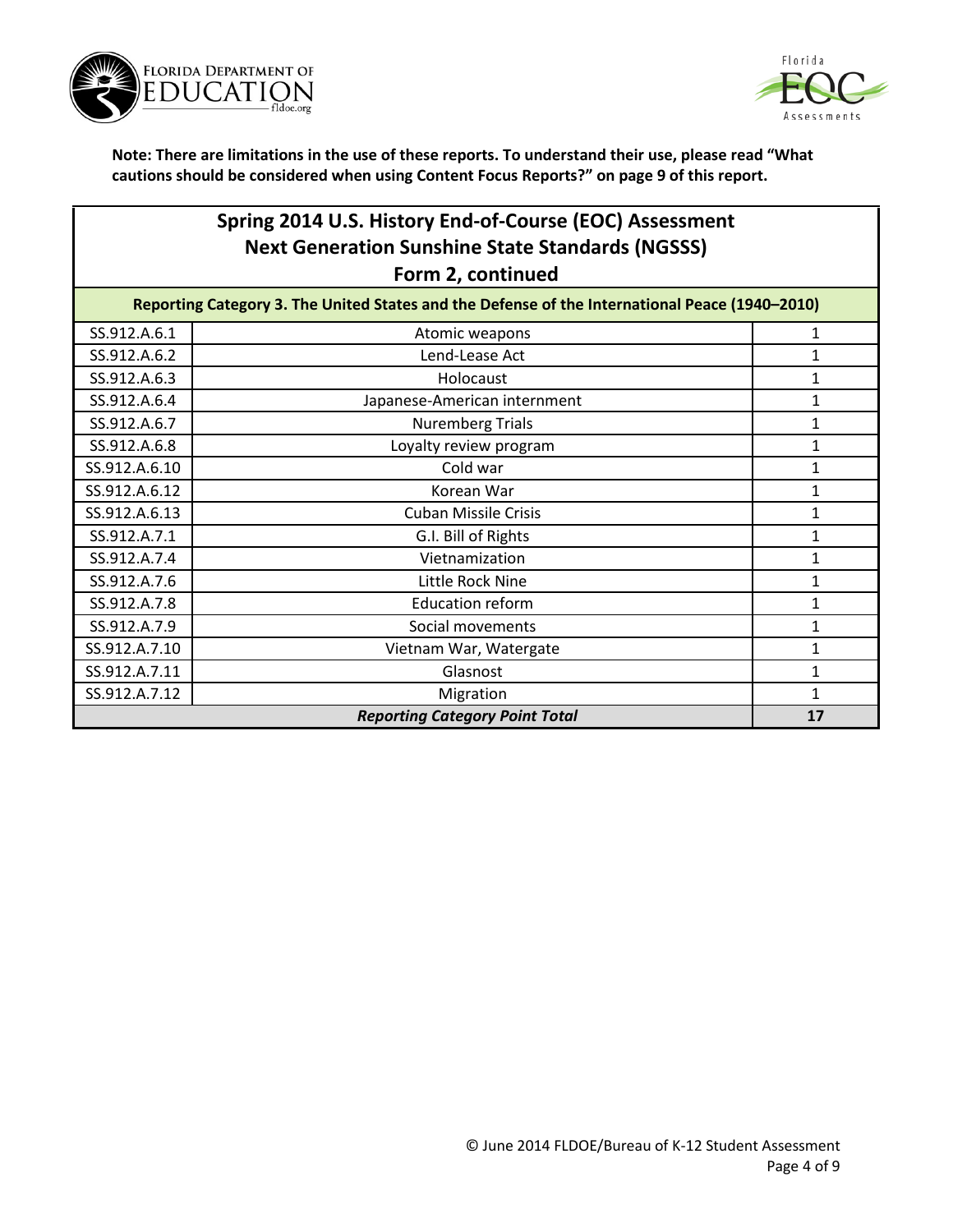



| Spring 2014 U.S. History End-of-Course (EOC) Assessment<br><b>Next Generation Sunshine State Standards (NGSSS)</b><br>Form 3 |                                                                          |                        |  |
|------------------------------------------------------------------------------------------------------------------------------|--------------------------------------------------------------------------|------------------------|--|
| <b>NGSSS</b>                                                                                                                 |                                                                          | <b>Number of</b>       |  |
| <b>Benchmark</b>                                                                                                             | <b>Content Focus</b>                                                     | <b>Points Possible</b> |  |
|                                                                                                                              | <b>Reporting Category 1. Late Nineteenth and Early Twentieth Century</b> |                        |  |
| SS.912.A.2.1                                                                                                                 | Anaconda Plan; Sectional issues                                          | $\overline{2}$         |  |
| SS.912.A.2.3                                                                                                                 | <b>Radical Republicans</b>                                               | 1                      |  |
| SS.912.A.2.4                                                                                                                 | <b>Fifteenth Amendment</b>                                               | 1                      |  |
| SS.912.A.2.5                                                                                                                 | Jim Crow laws                                                            | $\mathbf{1}$           |  |
| SS.912.A.2.6                                                                                                                 | Sharecropping                                                            | 1                      |  |
| SS.912.A.2.7                                                                                                                 | Homestead Act; Westward expansion                                        | $\overline{2}$         |  |
| SS.912.A.3.1                                                                                                                 | Populism                                                                 | 1                      |  |
| SS.912.A.3.2                                                                                                                 | <b>Chinese Exclusion Act</b>                                             | 1                      |  |
| SS.912.A.3.3                                                                                                                 | Transportation                                                           | 1                      |  |
| SS.912.A.3.4                                                                                                                 | Sherman Antitrust Act                                                    | $\mathbf{1}$           |  |
| SS.912.A.3.6                                                                                                                 | Laissez faire                                                            | 1                      |  |
| SS.912.A.3.7                                                                                                                 | Chinese Exclusion Act; Immigration                                       | $\overline{2}$         |  |
| SS.912.A.3.8                                                                                                                 | Muckrakers                                                               | $\mathbf{1}$           |  |
| SS.912.A.3.12                                                                                                                | <b>Muckrakers</b>                                                        | 1                      |  |
|                                                                                                                              | <b>Reporting Category Point Total</b>                                    | 17                     |  |
| Reporting Category 2. Global Military, Political, and Economic Challenges (1890-1940)                                        |                                                                          |                        |  |
| SS.912.A.4.1                                                                                                                 | Great white fleet                                                        | $\mathbf{1}$           |  |
| SS.912.A.4.2                                                                                                                 | Expansionism                                                             | 1                      |  |
| SS.912.A.4.5                                                                                                                 | Entangling alliances; Lusitania                                          | 2                      |  |
| SS.912.A.4.7                                                                                                                 | Convoys; New technology in World War I                                   | $\overline{2}$         |  |
| SS.912.A.4.9                                                                                                                 | African Americans in World War I; Propaganda                             | $\overline{2}$         |  |
| SS.912.A.4.11                                                                                                                | Home front                                                               | 1                      |  |
| SS.912.A.5.3                                                                                                                 | Jazz Age                                                                 | 1                      |  |
| SS.912.A.5.4                                                                                                                 | <b>Bull market</b>                                                       | 1                      |  |
| SS.912.A.5.5                                                                                                                 | Efforts to avoid war                                                     | $\mathbf{1}$           |  |
| SS.912.A.5.6                                                                                                                 | Fundamentalist movement; Harlem Renaissance                              | $\overline{2}$         |  |
| SS.912.A.5.10                                                                                                                | <b>Great Migration</b>                                                   | $\mathbf{1}$           |  |
| SS.912.A.5.11                                                                                                                | Bank holiday; Installment plans                                          | $\overline{2}$         |  |
| SS.912.A.5.12                                                                                                                | Demobilization                                                           | $\mathbf{1}$           |  |
|                                                                                                                              | <b>Reporting Category Point Total</b>                                    | 18                     |  |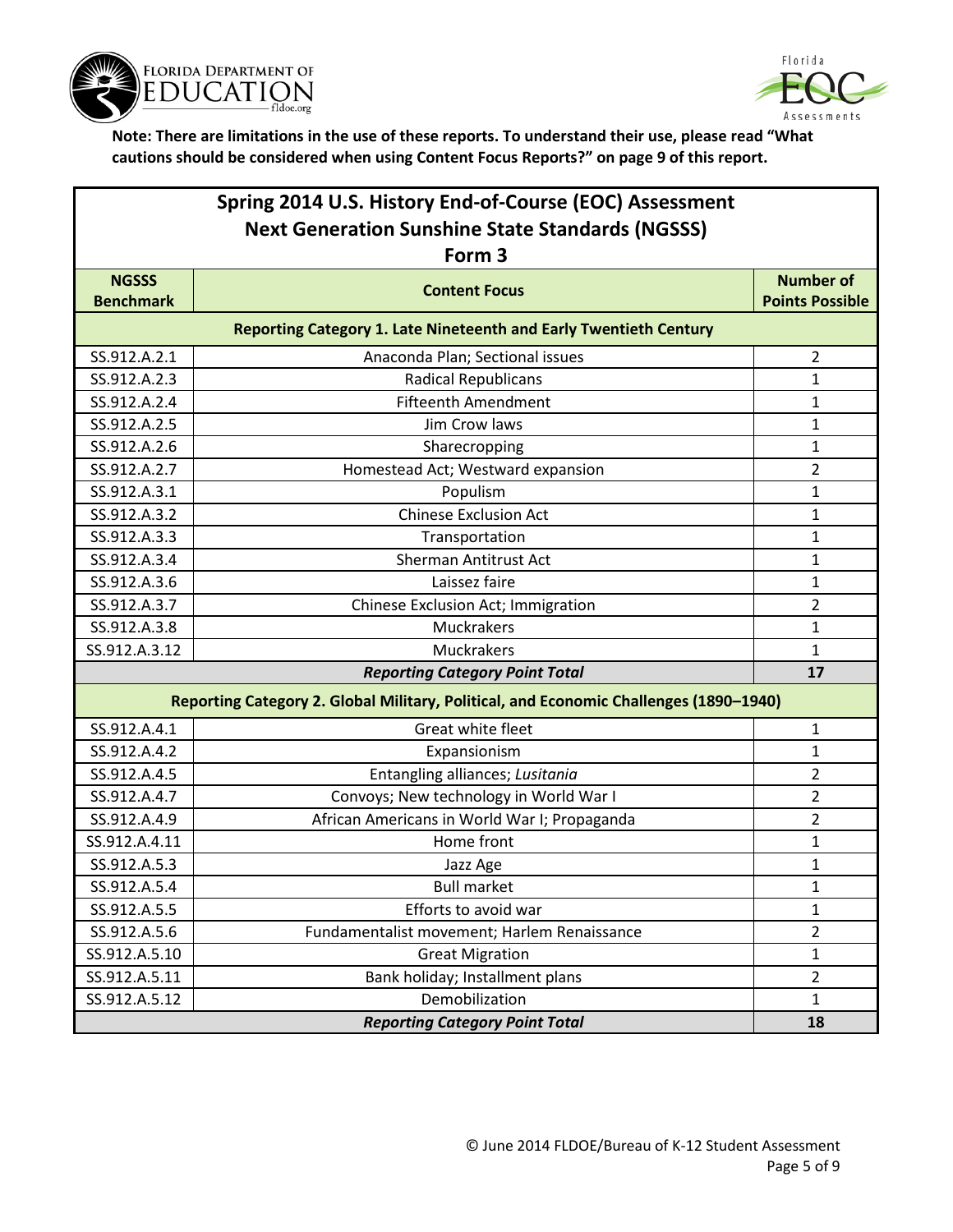



## **Spring 2014 U.S. History End-of-Course (EOC) Assessment Next Generation Sunshine State Standards (NGSSS) Form 3, continued**

| Reporting Category 3. The United States and the Defense of the International Peace (1940-2010) |                                       |                |
|------------------------------------------------------------------------------------------------|---------------------------------------|----------------|
| SS.912.A.6.1                                                                                   | Atomic weapons                        |                |
| SS.912.A.6.2                                                                                   | Lend-Lease Act                        |                |
| SS.912.A.6.3                                                                                   | Holocaust                             |                |
| SS.912.A.6.5                                                                                   | Home front                            |                |
| SS.912.A.6.10                                                                                  | <b>Truman Doctrine</b>                | 1              |
| SS.912.A.6.11                                                                                  | Arms race                             | 1              |
| SS.912.A.6.12                                                                                  | Korean War                            |                |
| SS.912.A.6.13                                                                                  | Cold war; Cuban Missile Crisis        | $\overline{2}$ |
| SS.912.A.7.1                                                                                   | G.I. Bill of Rights                   |                |
| SS.912.A.7.4                                                                                   | Vietnamization                        |                |
| SS.912.A.7.6                                                                                   | Little Rock Nine                      |                |
| SS.912.A.7.8                                                                                   | <b>Education reform</b>               |                |
| SS.912.A.7.10                                                                                  | Vietnam War, Watergate                |                |
| SS.912.A.7.11                                                                                  | Glasnost                              |                |
| SS.912.A.7.12                                                                                  | Migration                             |                |
| SS.912.A.7.17                                                                                  | Migration                             |                |
|                                                                                                | <b>Reporting Category Point Total</b> | 17             |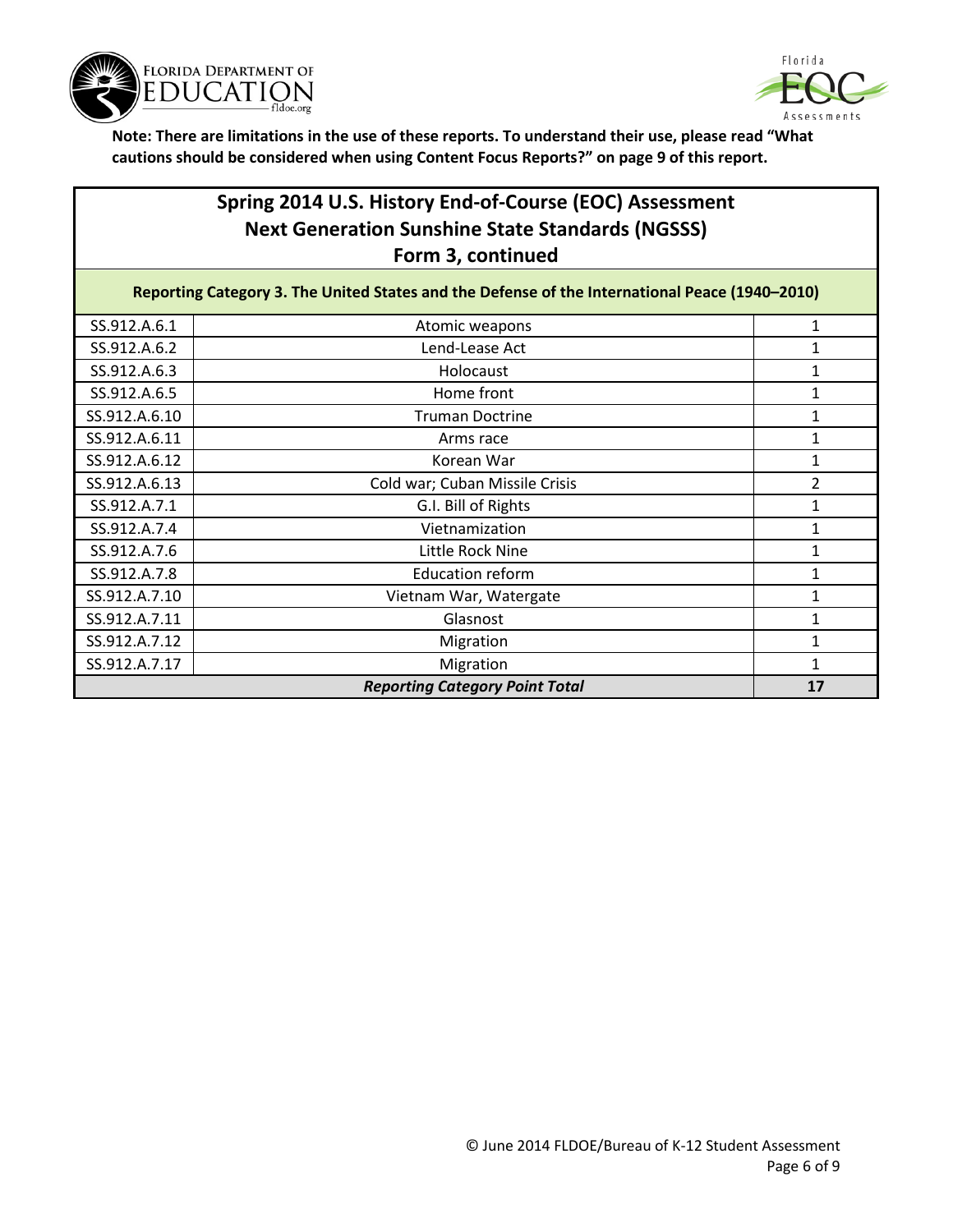



| Spring 2014 U.S. History End-of-Course (EOC) Assessment<br><b>Next Generation Sunshine State Standards (NGSSS)</b> |                                                                                       |                        |
|--------------------------------------------------------------------------------------------------------------------|---------------------------------------------------------------------------------------|------------------------|
|                                                                                                                    | Form 4                                                                                |                        |
| <b>NGSSS</b>                                                                                                       | <b>Content Focus</b>                                                                  | <b>Number of</b>       |
| <b>Benchmark</b>                                                                                                   |                                                                                       | <b>Points Possible</b> |
|                                                                                                                    | <b>Reporting Category 1. Late Nineteenth and Early Twentieth Century</b>              |                        |
| SS.912.A.2.1                                                                                                       | Anaconda Plan; Gettysburg Address                                                     | $\overline{2}$         |
| SS.912.A.2.2                                                                                                       | <b>Radical Republicans</b>                                                            | 1                      |
| SS.912.A.2.3                                                                                                       | <b>Radical Republicans</b>                                                            | 1                      |
| SS.912.A.2.4                                                                                                       | <b>Fifteenth Amendment</b>                                                            | $\mathbf 1$            |
| SS.912.A.2.6                                                                                                       | Nadir of race relations; Sharecropping                                                | $\overline{2}$         |
| SS.912.A.2.7                                                                                                       | Homestead Act                                                                         | 1                      |
| SS.912.A.3.1                                                                                                       | Homestead Act; Populism                                                               | $\overline{2}$         |
| SS.912.A.3.2                                                                                                       | <b>Chinese Exclusion Act</b>                                                          | 1                      |
| SS.912.A.3.4                                                                                                       | <b>Sherman Antitrust Act</b>                                                          | 1                      |
| SS.912.A.3.7                                                                                                       | Old v. new immigration                                                                | $\mathbf 1$            |
| SS.912.A.3.8                                                                                                       | Muckrakers                                                                            | $\mathbf 1$            |
| SS.912.A.3.9                                                                                                       | Labor unions                                                                          | 1                      |
| SS.912.A.3.12                                                                                                      | Muckrakers; National Woman Suffrage Association                                       | $\overline{2}$         |
|                                                                                                                    | <b>Reporting Category Point Total</b>                                                 | 17                     |
|                                                                                                                    | Reporting Category 2. Global Military, Political, and Economic Challenges (1890-1940) |                        |
| SS.912.A.4.1                                                                                                       | Great white fleet                                                                     | 1                      |
| SS.912.A.4.2                                                                                                       | Expansionism                                                                          | 1                      |
| SS.912.A.4.3                                                                                                       | Yellow press                                                                          | 1                      |
| SS.912.A.4.4                                                                                                       | Panama Canal                                                                          | 1                      |
| SS.912.A.4.5                                                                                                       | <b>Entangling alliances</b>                                                           | $\mathbf 1$            |
| SS.912.A.4.6                                                                                                       | Home front; War bonds                                                                 | $\overline{2}$         |
| SS.912.A.4.7                                                                                                       | Convoys                                                                               | 1                      |
| SS.912.A.4.11                                                                                                      | Home front                                                                            | 1                      |
| SS.912.A.5.3                                                                                                       | Communists; Jazz Age; Tariffs                                                         | 3                      |
| SS.912.A.5.5                                                                                                       | Efforts to avoid war; Neutrality acts                                                 | $\overline{2}$         |
| SS.912.A.5.6                                                                                                       | Fundamentalist movement                                                               | 1                      |
| SS.912.A.5.7                                                                                                       | National Association for the Advancement of Colored People (NAACP)                    | $\mathbf{1}$           |
| SS.912.A.5.10                                                                                                      | <b>Great Migration</b>                                                                | 1                      |
| SS.912.A.5.11                                                                                                      | Installment plans                                                                     | $\mathbf{1}$           |
|                                                                                                                    | <b>Reporting Category Point Total</b>                                                 | 18                     |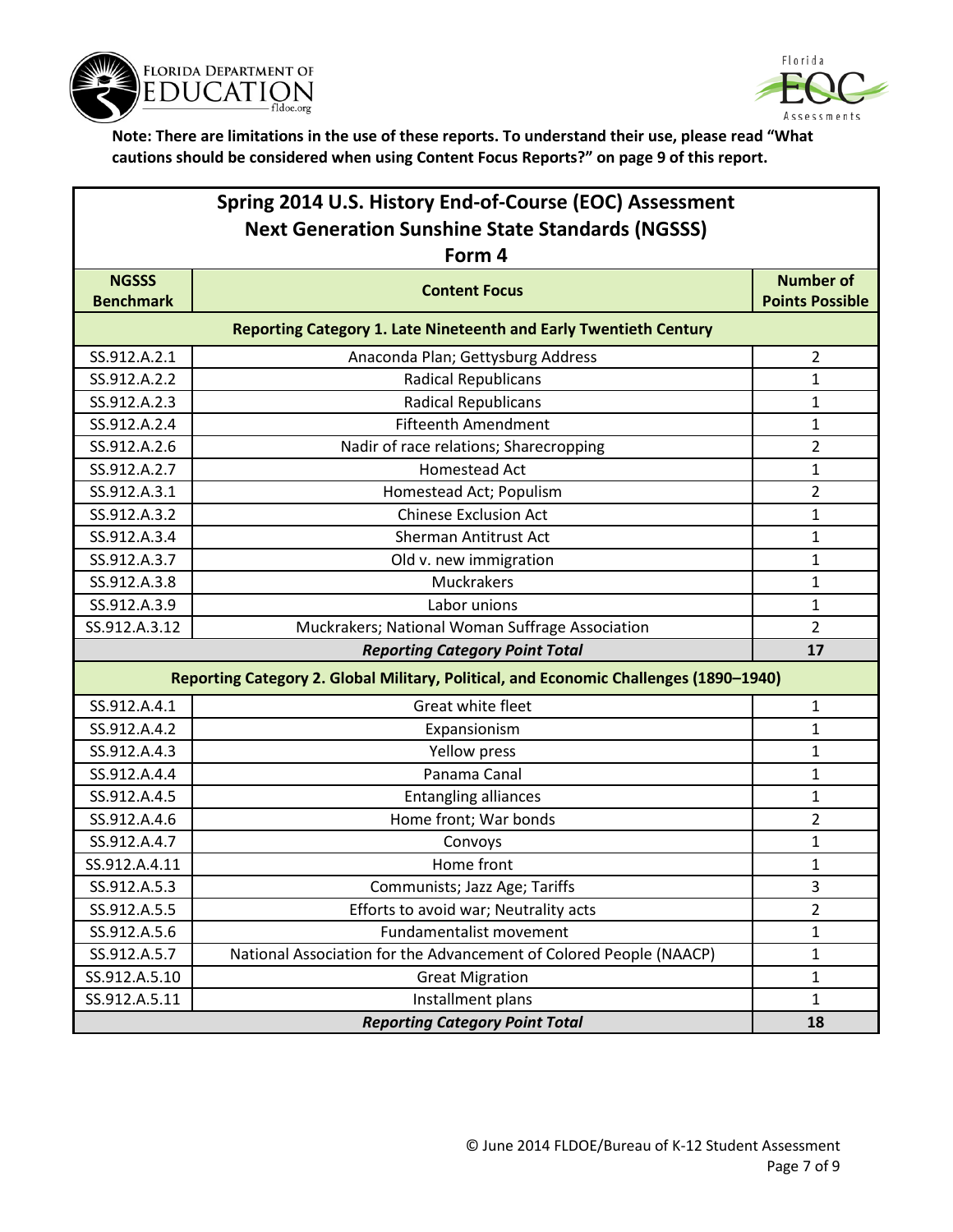



## **Spring 2014 U.S. History End-of-Course (EOC) Assessment Next Generation Sunshine State Standards (NGSSS) Form 4, continued**

| Reporting Category 3. The United States and the Defense of the International Peace (1940-2010) |                                       |    |
|------------------------------------------------------------------------------------------------|---------------------------------------|----|
| SS.912.A.6.1                                                                                   | Atomic weapons                        |    |
| SS.912.A.6.2                                                                                   | Lend-Lease Act                        |    |
| SS.912.A.6.3                                                                                   | Holocaust                             | 1  |
| SS.912.A.6.5                                                                                   | Home front                            | 1  |
| SS.912.A.6.10                                                                                  | Marshall Plan                         | 1  |
| SS.912.A.6.12                                                                                  | Korean War                            | 1  |
| SS.912.A.6.13                                                                                  | <b>Cuban Missile Crisis</b>           | 1  |
| SS.912.A.6.14                                                                                  | Indochina                             | 1  |
| SS.912.A.6.15                                                                                  | Home front                            |    |
| SS.912.A.7.1                                                                                   | G.I. Bill of Rights                   |    |
| SS.912.A.7.4                                                                                   | Vietnamization                        |    |
| SS.912.A.7.6                                                                                   | Little Rock Nine; March on Washington | 2  |
| SS.912.A.7.8                                                                                   | <b>Education Reform</b>               | 1  |
| SS.912.A.7.10                                                                                  | Vietnam War, Watergate                | 1  |
| SS.912.A.7.11                                                                                  | Glasnost                              | 1  |
| SS.912.A.7.12                                                                                  | Migration                             | 1  |
|                                                                                                | <b>Reporting Category Point Total</b> | 17 |